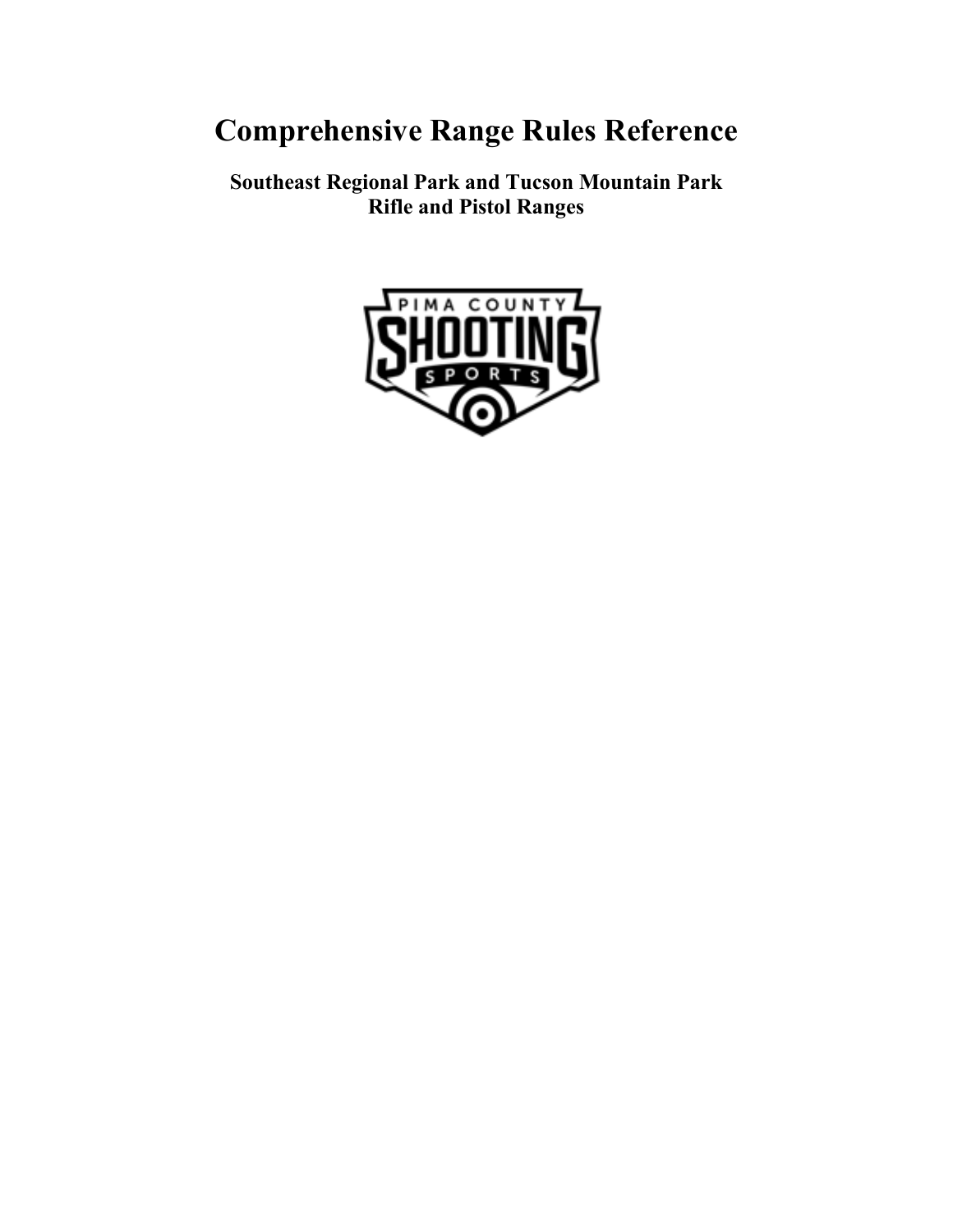#### *Gun Handling Rules*

- 1. Always keep gun pointed in a safe direction.
- 2. Always keep your finger off the trigger until you are on target, ready to shoot.
- 3. Always keep the action open and the firearm unloaded until ready to use.
- 4. Know your target and beyond.
- 5. Be sure your gun is safe and operational.
- 6. Know how to use your gun safely.
- 7. Use only the correct ammunition for your gun.
- 8. Wear ear and eye protection.
- 9. Never use alcohol or drugs before shooting.
- 10. Store your guns so that they are not accessible to unauthorized users.

#### *Range Safety Rules*

- 1. Obey all commands from range staff and volunteers.
- 2. All range users and shooters are personally responsible for range safety and safe shooting.
- 3. All shooters are responsible to immediately correct any unsafe conditions.
- 4. If you observe any unsafe Facility condition, report it immediately to a Rangemaster.<br>5. Shooters and observers must wear ear and eve protection
- 5. Shooters and observers must wear ear and eye protection
- 6. Firearms must be carried with the muzzle up, and action open.
- 7. Muzzles must always be pointed up, or down range.
- 8. Firearms will be kept unloaded until on the firing line.
- 9. Firing is permitted when all persons are behind the firing line and safe conditions exist and the Rangemaster commands are given.
- 10. Firearms are not to be handled during "range safe" (ceasefire) periods, or when people are in front of the firing line.
- 11. All shooting is to be into backstops only.
- 12. No shooting at unauthorized targets (cans, bottles, boxes, etc.) or anything on the ground
- 13. No shooting at target frames.
- 14. All shooting will be in authorized areas only.
- 15. Deposit all trash in containers.
- 16. Respect others and their equipment.
- 17. Alcohol is prohibited on all ranges.
- 18. Persons who have been consuming alcohol or are under the influence of drugs are prohibited from shooting.
- 19. Please follow these rules while using the range. Violations will be enforced.
- 20. Violators may be asked to leave the facility, and subject to criminal and/or civil sanctions.
- 21. Smoking is permitted in designated areas only.
- 22. Wash your hands after shooting.
- 23. All firearms carried from the parking lot to the Range Safety Tower must be unloaded. When entering the Range Safety Tower, long guns must be cased or have their actions open or otherwise be made safe. Pistols may be carried in their cases or brought in to the Range Safety Tower with their actions open or otherwise be made safe. Holstered pistols are considered cased.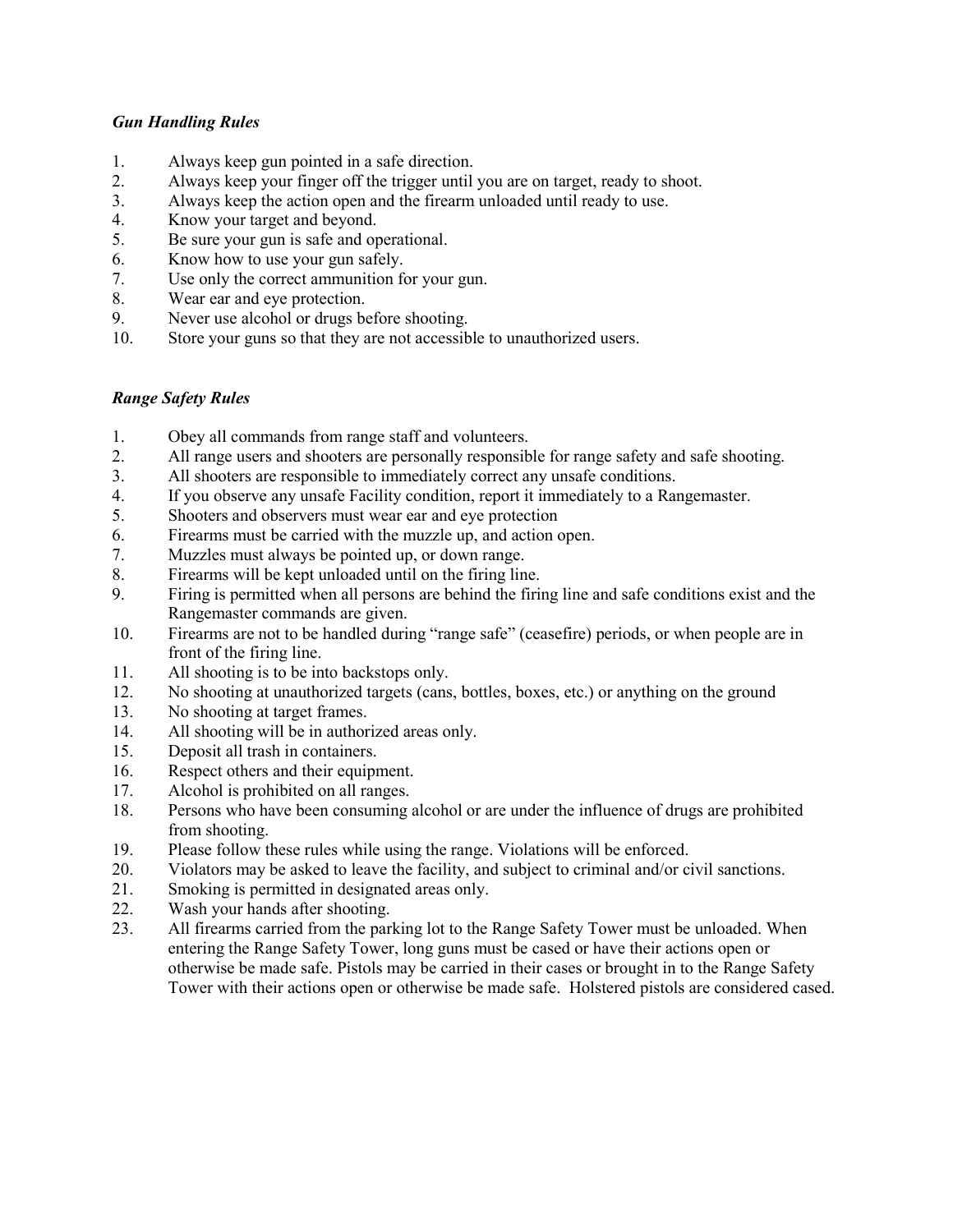## *Administrative Rules*

- 1. Shooting is allowed at designated areas and at approved targets, with legal firearms only.
- 2. All youth under 16 years must be supervised by parent or responsible adult at the shooting table.
- 3. Firearm shooting is restricted to the designated ranges.
- 4. Driving off paved roads or parking lots is prohibited.
- 5. The range speed limit is as posted.
- 6. All trash must be placed in containers provided.
- 7. Glass containers are prohibited.
- 8. This facility is closed to the taking of wildlife.
- 9. All laws are enforced on this Range per Arizona Revised Statutes 13-1501. Violators will be prosecuted.

# *Permitted*

- Single shot centerfire and rimfire rifles and pistols
- Bolt action or lever action, magazine fed, centerfire and rimfire rifles and pistols
- Semiautomatic magazine fed centerfire and rimfire rifles and pistols
- Black powder muzzle loading rifles and pistols
- Black powder muzzle loading smoothbore muskets
- Shotguns firing rifled slugs or sabots

## *Not permitted*

- Any and all class 3 firearms without required permits or stamps
- Fully automatic firearms, shooting full auto (semi auto is permitted)
- Hip shooting
- Thrown Targets
- Cross-drawing or fast drawing from a shoulder holster
- Drawing from a holster over a shooting table
- NO "BUMP FIRE/SLIDE FIRE" DEVICES unless fired in manual semi-auto mode only. They cannot be fired in the BUMP/SLIDE – Fire Mode
- Any targets with human features
- Any zombie targets
- Any metal targets on regular range (permitted on AXN reactive target range only)
- Rolling ball type targets or targets on the ground
- Armor Piercing
- Tracer
- Incendiary ammunition or devices
- 50 BMG caliber
- 50 BMG wildcat or derivatives
- Explosive materials or devices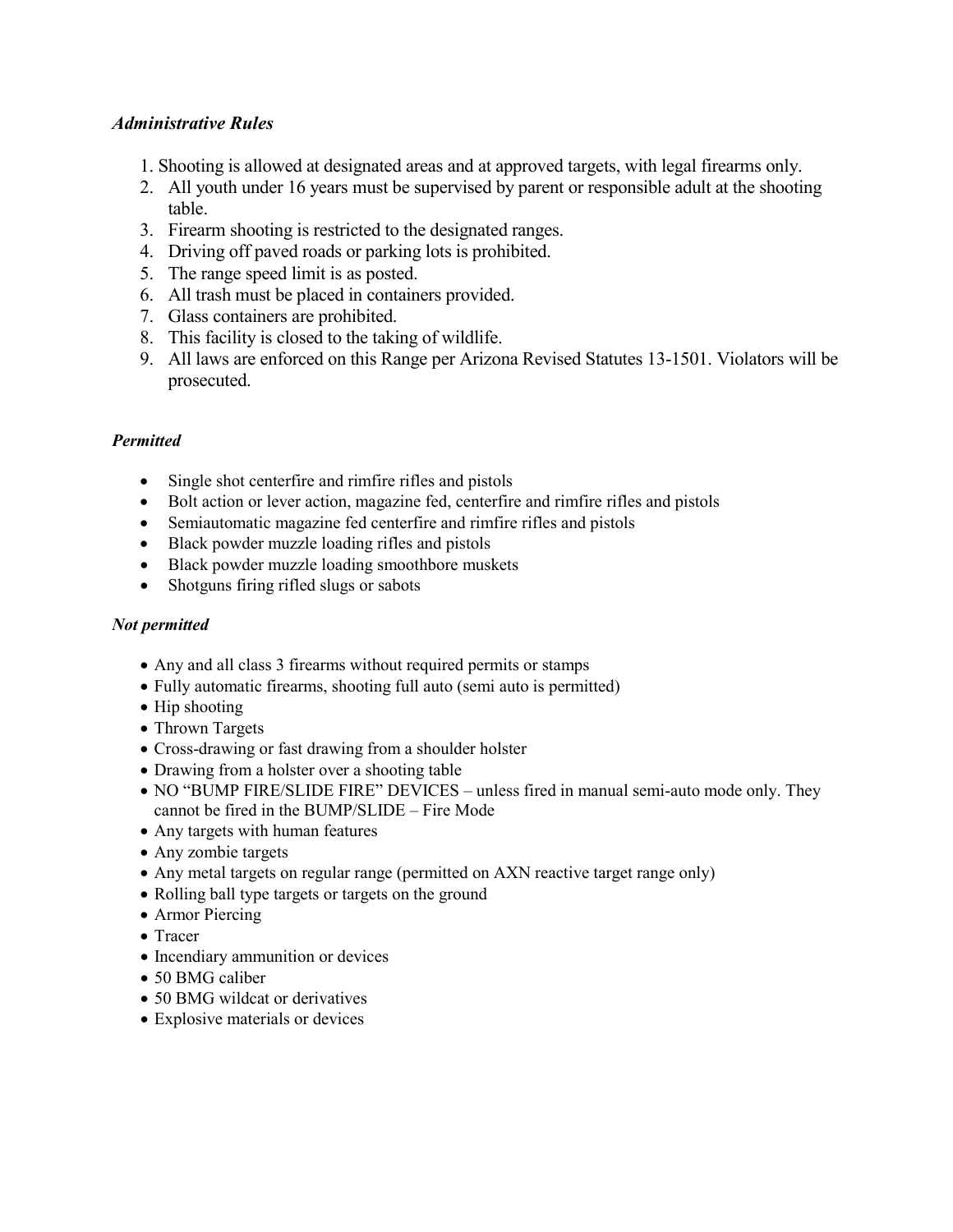## *Black Powder*

Ensure that firearms using black powder or black powder substitute be charged and the projectile inserted at the shooting tables only.

Black powder firearms may not be charged directly from a powder flask, powder can, or large powder containers. Once charged, all powder containers must be removed from the shooting table before priming. Black powder firearms may only be primed and/or capped at the shooting table with the muzzle pointing downrange. Black powder containers will not be left on the shooting tables when the firearm is being discharged.

Rangemasters and LSOs should ensure that black powder shooters are aware that when the tower operator (Rangemaster) calls "one minute to break," if they have a charge loaded, they must fire prior to the ceasefire or notify the Rangemaster or LSO, and the line will be held until the shot is fired. Rangemasters and LSOs should ensure that black powder shooters are aware that when the tower operator (Rangemaster) calls "one minute to break," if they have a charge loaded, they must fire prior to the ceasefire or notify the Rangemaster or LSO, and the line will be held until the shot is fired.

If a black power firearm with a charge loaded is discovered after the ceasefire is called, the Rangemaster or LSO must notify the tower operator who will announce the "line is holding."

- $\triangleright$  The tower will then direct all shooters to remain behind the yellow safety line, inform them that a charged firearm must be fired to clear it and direct all personnel to wear ear and eye protection.
- $\triangleright$  When all personnel are behind the yellow safety line and are wearing ear and eye protection, the tower will direct the shooter with the loaded charge (and only that shooter) to move forward to the shooting table and fire the charged firearm.
- $\triangleright$  After the charged firearm is discharged, the tower will call ceasefire, direct all shooters to remain behind the yellow safety line and ask the Rangemasters and LSOs to re-verify that the line is safe.
- $\triangleright$  When the line is safe, the tower will then announce that shooters may now go forward of the red firing line to setup and retrieve their targets.

#### *Special Circumstances: Enfield Rifles*

Enfield Rifles come with detachable magazines, but they were designed to be difficult to remove. The British military did not issue spare magazines to their troops, nor did they want them to remove the magazine in the field. The soldiers reloaded using 5-round chargers (stripper clips).

A shooter need not remove the magazine from the Enfield rifle for s ceasefire. A range safety officer may declare an Enfield rifle safe upon thoroughly inspecting the chamber and seeing the magazine follower, i.e. verifying there is no round in the magazine.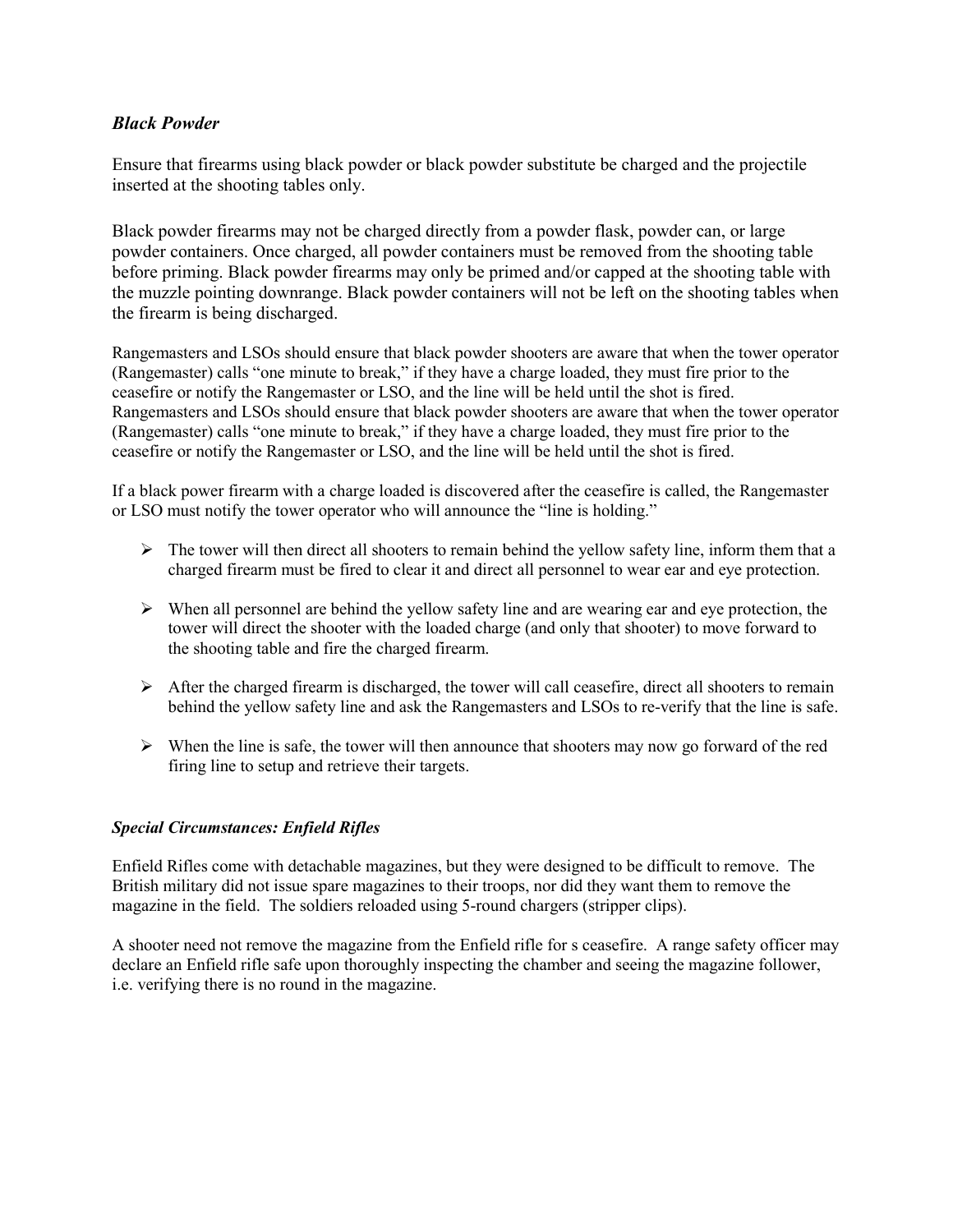#### *Shotguns at SERP*

Shotgun shooting is divided into two categories.

- Shooters firing bird-type shot can shoot at the steel frames with cardboard attached for the purpose of patterning the gun.-usually only one or two shots. These targets may be placed at 25 or 50 yard distances. Shotguns shooting shot may also be shot at the 50 yard berms at the bottom third section, for function testing so long as the shot does not impinge up adjacent shooter's target frames.
- Shotguns firing slugs may be shot at targets on wooden target frames

#### *Target Frames: Taller Frames*

When shooting from a standing position at 5 or 10 yards, please use the tall frame.

#### *Target Frames: Mobile Target Stands*

#### *Instructors:*

- Certain instructional or qualification courses of fire require targets at distances not supported by the County range insets. Firearms instructors may use mobile stands provided by the range. The instructor must present himself/herself to the Rangemaster as an instructor and check out the appropriate number of mobile stands from the County range inventory.
- Instructors may use the stands for instruction, not personal practice or personal shooting.
- If the Rangemaster determines the instructor is not, in fact, a bona fide instructor but simply a public shooter posing as an instructor in a ruse to use a mobile stand, the Rangemaster will revoke the approval and submit an Incident Report for documentation.

## *Public Shooters:*

- Public shooters who are not instructors may not use mobile stands on the public range (SERP or TMP).
- The AXN Range does not have in-ground target holders, so shooters rely on mobile target frame holders. Public shooters who have been properly vetted to use the AXN Range may use the County mobile stands only on the AXN Range.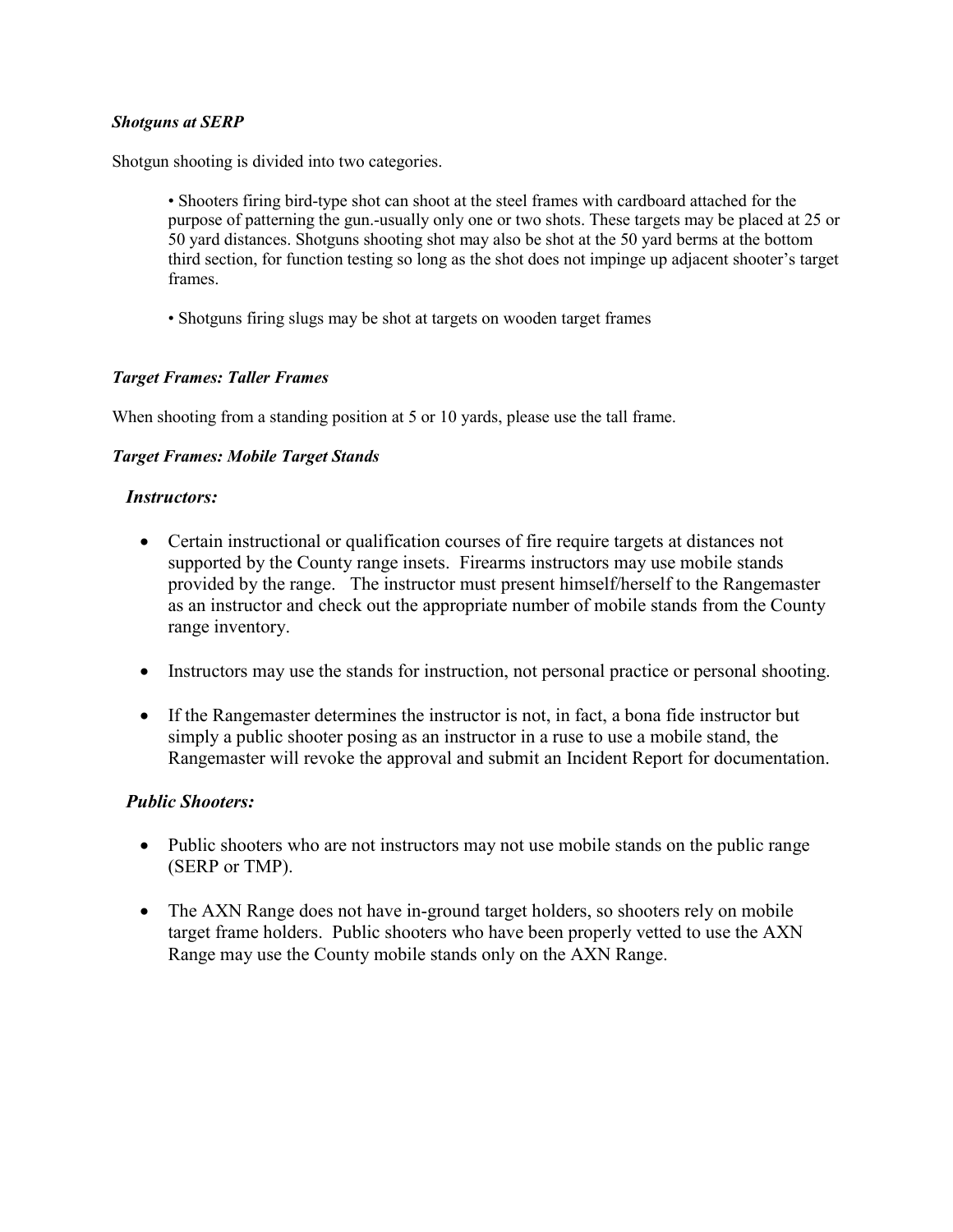## *Target Frames: 25-yard Targets on Long Range at SERP*

Procedures for shooting at 25-yard targets on the long range:

- $\triangleright$  Shooters must place their targets on the frame in the center of the cardboard, measured along the vertical and horizontal axes.
- $\triangleright$  Shooters may only fire at 25-yard targets seated from the bench. No standing, prone or kneeling shooting allowed at the 25-yard targets.
- $\triangleright$  No right-handed shooting is permitted from benches 19 or 20 (rightmost benches on the long range). Shots from these positions may impact the concrete wall.
- $\triangleright$  No left-handed shooting is permitted from benches 29 or 30 (leftmost benches on the long range). Shots from these positions may shoot past the left edge of the backstop.
- $\triangleright$  No shooting at 25-yard targets from lanes/benches 23, 24 or 25. Bullets impact the center concrete buttress in the berm.
- $\triangleright$  Shot fired at a 25-yard target on the long range may hit a 200-yard target on the adjacent lane. The Rangemaster will assign 25-yard positions to avoid crossfire into adjacent targets at 200 yards.

#### *Children on the Range*

Children must be under constant adult supervision and control at all times, including on the firing line, downrange and behind the Yellow Safety Line. All non-shooters except those who are assisting or spotting for shooters must stay behind the yellow safety line. Children must wear hearing and eye protection. Children are not allowed to be unsupervised on the Facility property.

#### *Brass Pick-Up*

Shooters are required to clean-up their area and pick up their personal spent cases (brass, steel, aluminum and plastic) for their own collection or place their brass into provided containers before leaving the range.

- **During Live Fire**: Brass may be picked up behind the Red Firing Line.
- **During Cease Fire**: Brass may be picked up in front of the Red Firing Line or behind the Yellow Safety Line.

Brass that is deposited in the buckets is the property of Pima County. Only brass belonging to a shooter who fired it may be taken from the range by that shooter.